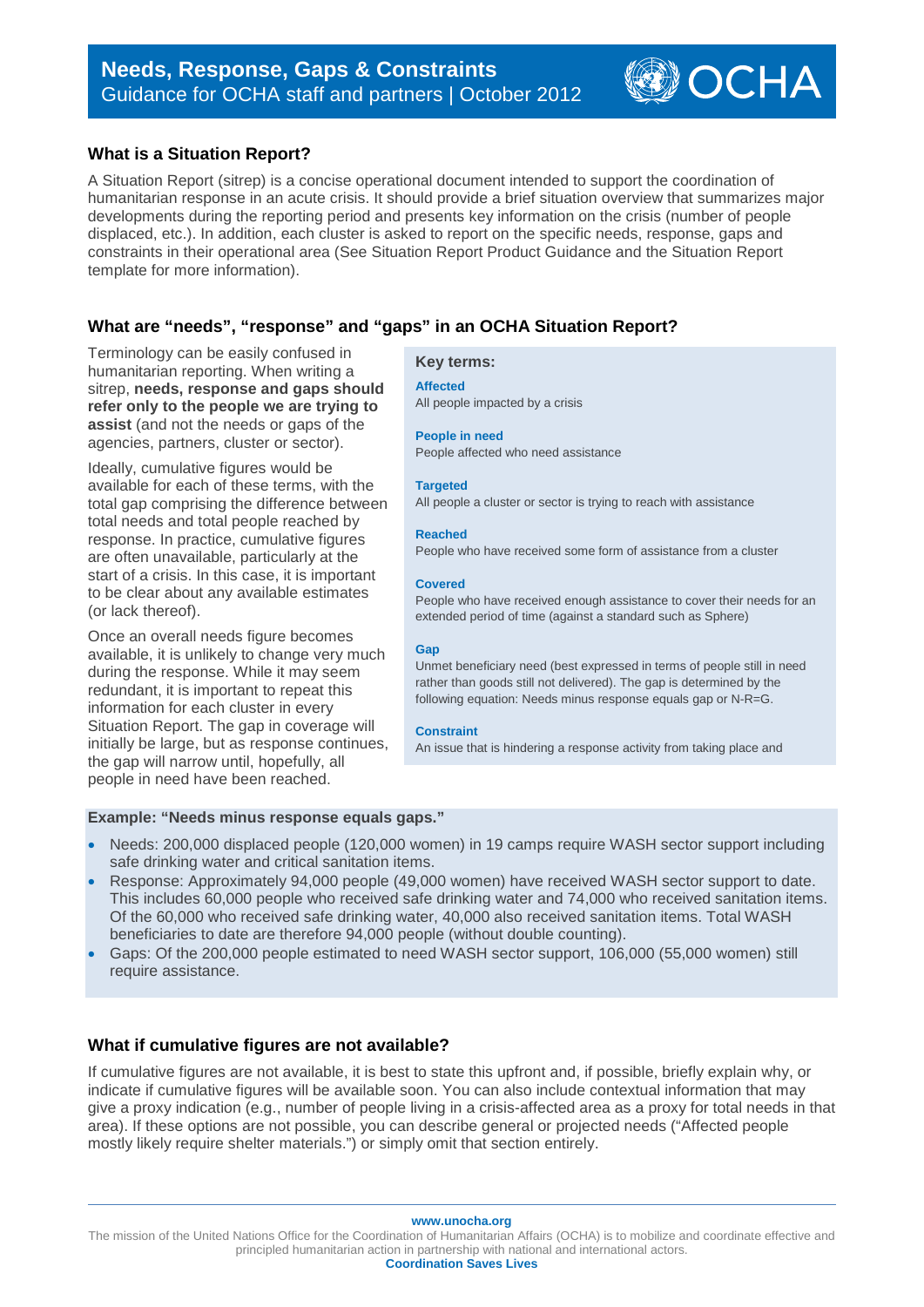# **What if the cluster will only target a portion of the total people in need?**

In some cases, the cluster might not try to reach everyone in need. This could be because other actors, such as the Government or non-state groups, are providing aid outside the cluster syste, or because the need is greater than the cluster's capacity to respond. Access restrictions (such as a ban on entering certain areas) may also contribute. In these situations, the cluster should be clear about how many of those in need it plans to target for assistance.

# **Example**

• Needs: An estimated 3.7 million people are in need of health cluster support. Of these, the Health cluster is targeting 2.6 million people with the provision of access to primary and/or basic secondary health care, including 150,000 people targeted through the use of mobile health clinics. Access to the remaining 1.1 million people in need is currently impossible due to a ban by rebel groups on aid organizations operating in certain areas.

# **What are "constraints" in an OCHA Situation Report?**

Constraints are any issues that prevent humanitarian actors from responding to identified needs. These generally include a lack of funding, a lack of staff or partners in the early days of a big response, access limitations, capacity gaps or logistical challenges, such as lack of vehicles or fuel.

**Note**: In the context of humanitarian reporting, the need for fuel is not a "need". Needs refer only to the number of people who require assistance. Likewise, a lack of funding or fuel is not a "gap". Gaps refer only to the unmet needs of affected people. Because fuel needs and funding needs refer to needs faced by responders, they are referred to only as "constraints" in an OCHA Situation Report.

# **What is a good examples of needs, response, gaps and constraints for a life-saving sector?**

# **Water, Sanitation and Hygiene**

#### **Needs**

• 200,000 displaced people (about 40,000 families) in 19 camps require WASH Cluster support including safe drinking water, sanitation/bathing facilities and hygiene promotion.

200,000 displaced people require water and sanitation support

#### **Response**

- Cluster members are providing over 4.2 million litres of safe drinking water per day to the camps, enough for all residents.
- Oxfam and UNICEF have so far constructed latrines for 77 per cent of camp residents (154,000 people). Twenty new latrines were constructed during the reporting period.
- Bathing places for 100,000 people have been installed. Cluster members have also started installing hand pumps and distributing hygiene kits in all 19 camps (figure for number of people reached is not available).

# **Gaps & Constraints**

- Just under 50,000 people remain without adequate access to latrines in 5 camps. There are also gaps in the provision of hygiene packages and promoting good hygiene practices.
- Two of the recently established camps in Area B are stretching cluster capacity.
- The lack of adequate funding is a major constraint on cluster activities.